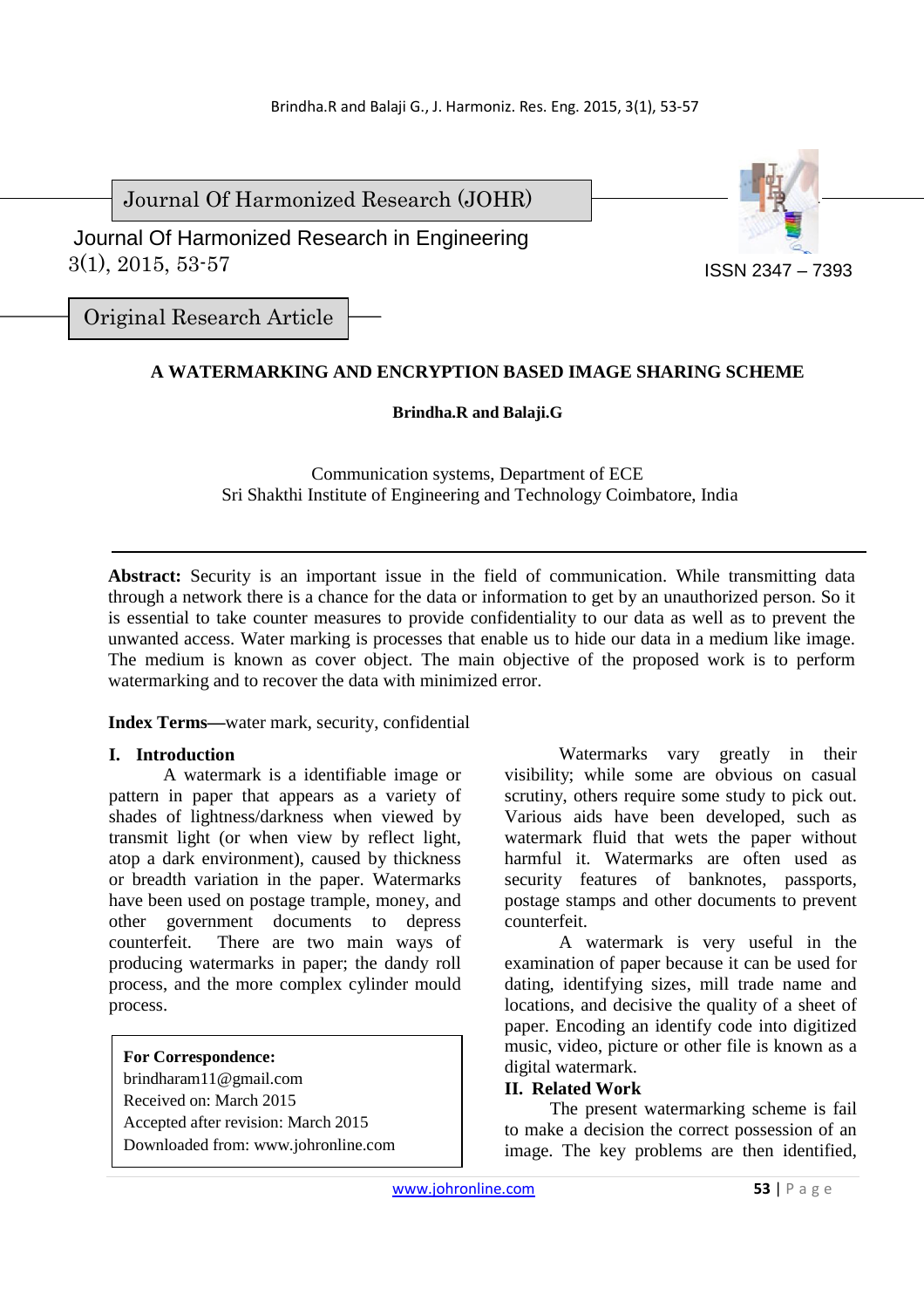and some important requirements for a valid invisible watermark detection.

The digital watermarking has been proposed by the copy right protection of an data or image. This technique is mainly based on the encoding schemes**.** Usual secure watermark detection techniques are designed to convince a verifier whether or not a watermark is fixed without disclosing the watermark pattern so that an untrusted verifier cannot remove the watermark from the watermark protected copy In this paper, we propose a compressive sensing based privacy preserve watermark detection structure that leverages secure multiparty computation and the cloud.

It has been shown that many signal processing algorithms performed in the CS domain have very close performance as performed in the original domain .Using random matrix transformation for privacy preserving data-mining has also been proposed, which proposed a accidental projection data perturbation approach for privacy preserving joint data-mining. The proposed a secure image retrieval system through random projection and have proven that the proposed random outcrop domain multimedia retrieval system is secure under the Cipher copy Only Attack model (COA) and the semi-honest model.

Furthermore that CS transformation can achieve computationally secure encryption. These works indicate that signal processing or data-mining in the CS domain is feasible and is computationally secure under certain conditions. In our framework, the target image/multimedia data is possessed by the image holder only. A compressive sensing matrix is issued by a certificate authority (CA) server to the image holder. The image holder transforms the DCT coefficients of the image data to a compressive sensing domain before outsources it to the cloud. For secure watermark detection, the watermark is transformed to the same compressive sensing domain using a secure multiparty computation (MPC) protocol and then sent to the cloud. The cloud only has the data in the compressive sensing domain.

Without the compressive sensing matrix, the cloud cannot reveal the original multimedia data and the watermark pattern. The cloud will

perform watermark detection in the compressive sensing domain. The image data in the compressive sensing domain can be stored in the cloud and reused for detection of watermark from many other watermark owners.

In continuation of earlier work, where the problem of joint information embedding and lossless compression (of the composite signal) was studied in the absence and in the presence of attacks, here we consider the additional ingredient of protecting the secrecy of the watermark against an unauthorized party, which has no access to a secret key shared by the legitimate parties. In other words, we study the problem of joint coding for three objectives: information embedding, compression, and encryption. Our main result is a coding theorem that provides a single-letter characterization of the best achievable tradeoffs among the following parameters: the distortion between the composite signal and the cover text, the distortion in reconstructing the watermark by the legitimate receiver, the compressibility of the composite signal (with and without the key), and the equivocation of the watermark, as well as its reconstructed version, given the composite signal. In the attack-free case, if the key is independent of the cover text, this coding theorem gives rise to a threefold separation principle that tells that asymptotically, for long block codes, no optimality is lost by first applying a rate-distortion code to the watermark source, then encrypting the compressed codeword, and finally, embedding it into the cover text using a previously proposed embedding scheme. In the more general case, however, this separation principle is no longer valid, as the key plays an additional role of side information used by the embedding unit.

# **III. Proposed Method**

# *A. Watermark embedding process*

In embedding process, the algorithm achieves image integrity and authentication by adding the watermark to the image as shown in figure 1 according to the following steps:

(i)Extract groups.

(ii)Determine R–S-Vector.

(iii)Compress R–S-Vector.

(iv)Calculate the MD5 hash value of the image.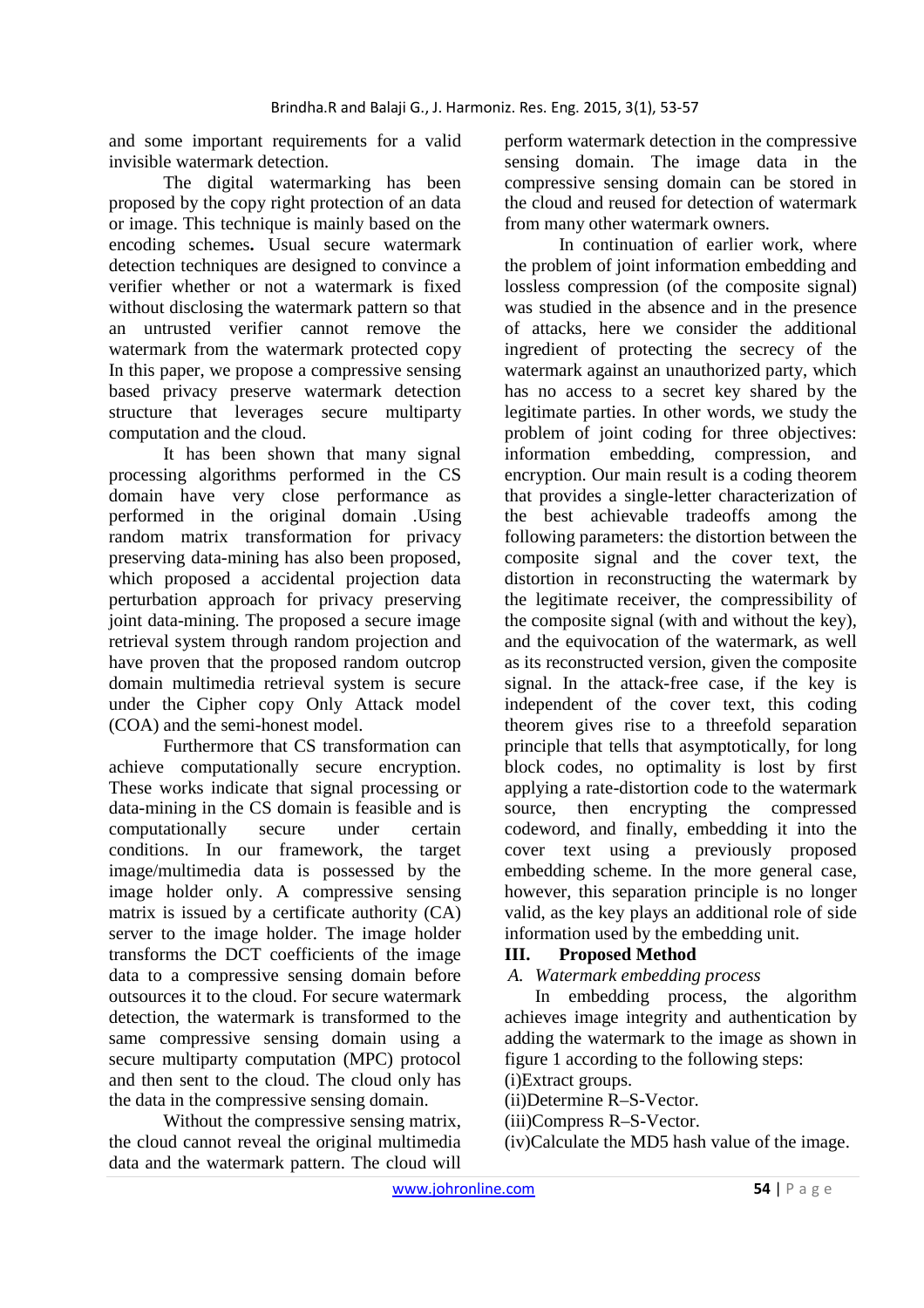(v)Add the MD5 value to the compressed R–S-Vector and patient ID to get a watermark.

(vi)Encrypt the watermark using AES and Key 1.

(vii)The watermark is embedded by modifying the image using the watermark and key2.



**EMREDDING PROCESS** 

Fig.1Embedding process

# *A.Extract groups*

In this step, the image is divided into groups; each group consists of four pixels, and it will be represented as a singular value. Discriminating and Flipping functions must be defined before identifying this single value of each group.

#### *B. Flipping Function (F)*

Flipping function is used to modify the pixel value by flipping the least significant bit. For example; if the value of a pixel before using this function equals 234 (that is represented in the binary system as 1110 1010). Then after using the function; the least significant bit will be flipped to be  $'1''$  instead of  $'0''$ ; accordingly, the value of this pixel will be 235 (that is represented in the binary system as 1110 1011).

The discrimination function is calculated for each group before (fBefore) and after (fAfter) using the flipping function; and the state of each group can be determined as follows

R Group (Regular group):

if f After > f Before

S Group (Singular group):

if f After < f Before

U Group (Unused group):

if f After= f Before

### *C. Watermark extracting process*

 In Extraction process, the original image is retrieved, and the watermark is extracted from the watermarked image. This process shown in figure 2 consists of the following steps:

1. Extract groups. (4 pixels per Group)

2. Determine The R–S-Vector and extract the encrypted watermark.

3. Decrypt the watermark using AES.

4. Extract the hash value (MD5), patient ID and the R–S-Vector of the original image.

5. Decompress the R–S-Vector.

6. Extract the original image (non-watermarked image).

7. Calculate the hash value (MD5) of the extracted original image.

8. Compare the calculated hash value (step5) and the extracted hashes value (step2), if they are equal, the image is authenticated, and it has right integrity, else the image is discarded because its integrity is broken. The flipping function is also defined.

 Modifying the original image according to the watermark In this step, the watermark is embedded into the image; the state of each group of pixels of the original image is modified using the flipping function to represent one bit of the watermark; the output image of this step is called the watermarked image. It is optional to select the group of pixels randomly using key2 as a seed of the random number generator, this to distribute the watermark randomly inside the image.

 Extract groups and Create R–S-Vector processes will be D one as in the embedding process. The encrypted watermark consists of the compressed R–S-Vector and the hash value (MD5) of the original image; identify the compressed R–S Vector and the hash value (MD5). The AES is used to decrypt the watermark using (key1).Then the decrypted R– S-Vector is decompressed using Extended Huffman algorithm. The original image is extracted

 A proposed security technique based on watermarking and encryption for digital imaging 5 by modifying the groups' status of the watermarked image to become identical to the decompressed R–S-Vector. The MD5 Hash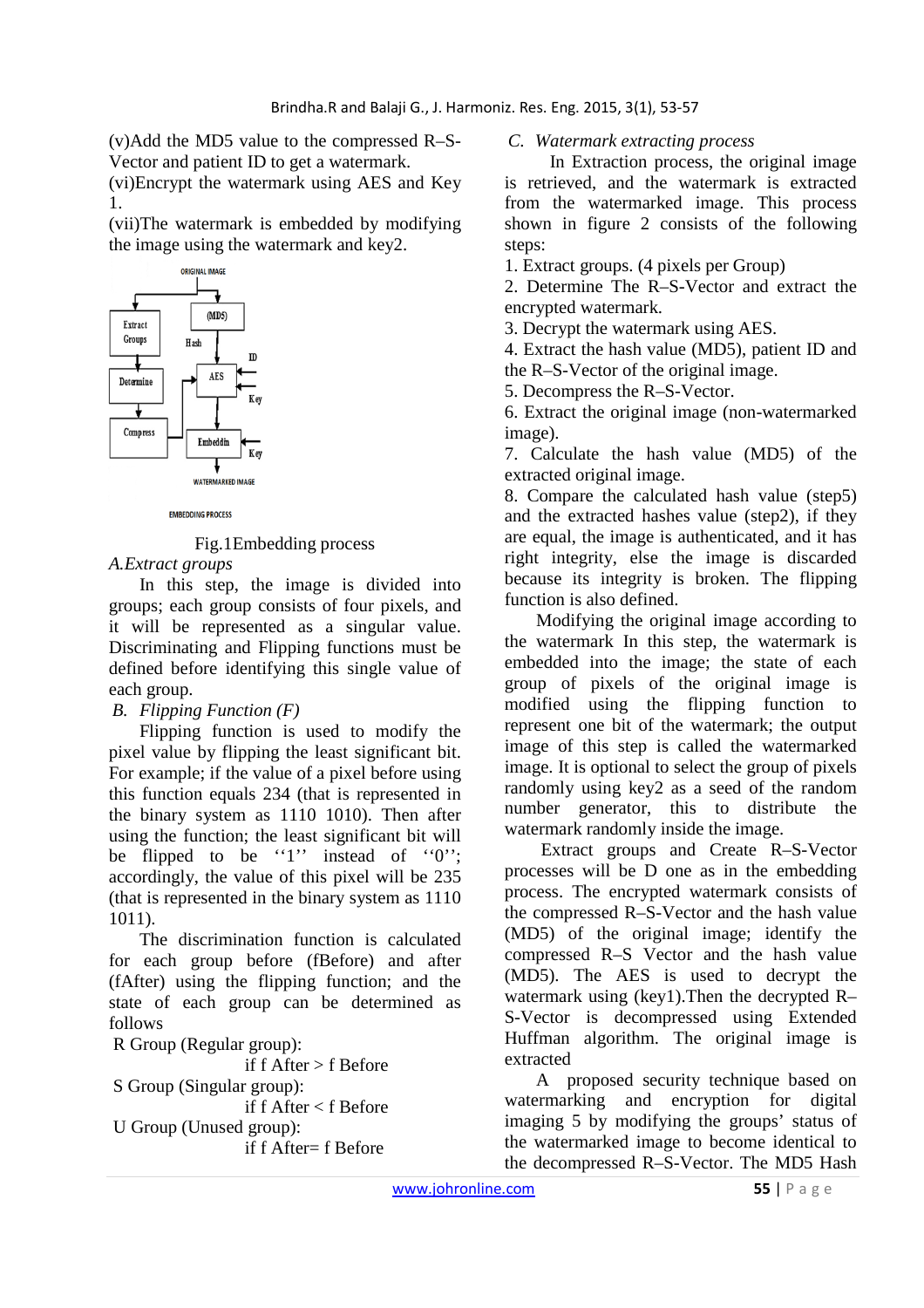value of extracted non-watermarked image is calculated; it is compared with the decrypted MD5 hash value, if they are equal, then the image is not modified, and it is validated, otherwise the two hash values are different, therefore, the image was modified, and it is no longer authenticated. If the image is authenticated, it is proven that its integrity is right and the encryption process is implemented with a legal user within the medical system because he has the private key, in addition the identity of the patient is identified using the extracted patient ID.



### Fig.2 Extracting process **IV. Simulation**

The simulation is done with the help of MATLAB which stands for Matrix Laboratory. Watermarking shown in figure 5 & figure 6 and encryption which is shown in figure 7 are done on secret image as in figure 3 and cover image as in figure 4. The secret image, cover image, watermarked image, encrypted image are shown.



Fig 3. Secret image



Fig 4. Fillped secret image Figure 3: cover image File Edit View Insert Tools Desktop Window Help  $\mathbb{R} \setminus \mathbb{R} \subset \mathbb{R} \subset \mathbb{R} \subset \mathbb{R} \subset \mathbb{R}$ c F 5